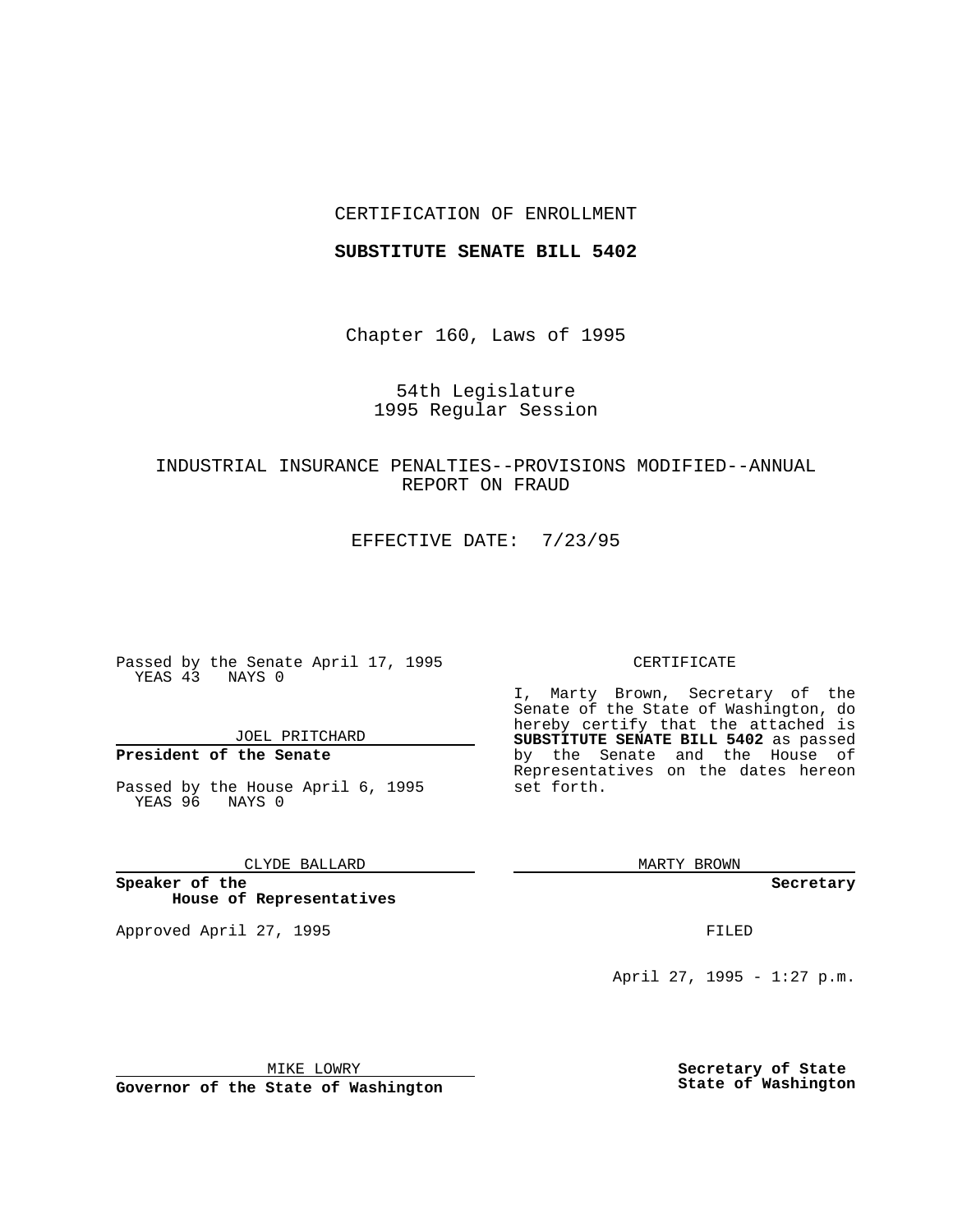# **SUBSTITUTE SENATE BILL 5402** \_\_\_\_\_\_\_\_\_\_\_\_\_\_\_\_\_\_\_\_\_\_\_\_\_\_\_\_\_\_\_\_\_\_\_\_\_\_\_\_\_\_\_\_\_\_\_

\_\_\_\_\_\_\_\_\_\_\_\_\_\_\_\_\_\_\_\_\_\_\_\_\_\_\_\_\_\_\_\_\_\_\_\_\_\_\_\_\_\_\_\_\_\_\_

## AS AMENDED BY THE HOUSE

Passed Legislature - 1995 Regular Session

### **State of Washington 54th Legislature 1995 Regular Session**

**By** Senate Committee on Labor, Commerce & Trade (originally sponsored by Senators Pelz and Franklin; by request of Department of Labor & Industries)

Read first time 02/17/95.

 AN ACT Relating to industrial insurance penalties; amending RCW 51.16.200, 51.32.020, 51.32.040, 51.48.020, 51.48.120, and 51.48.150; adding a new section to chapter 43.22 RCW; prescribing penalties; and creating a new section.

BE IT ENACTED BY THE LEGISLATURE OF THE STATE OF WASHINGTON:

 **Sec. 1.** RCW 51.16.200 and 1986 c 9 s 6 are each amended to read as follows:

 Whenever any employer quits business, or sells out, exchanges, or otherwise disposes of the employer's business or stock of goods, any tax payable hereunder shall become immediately due and payable, and the employer shall, within ten days thereafter, make a return and pay the tax due; and any person who becomes a successor to such business shall become liable for the full amount of the tax and withhold from the purchase price a sum sufficient to pay any tax due from the employer until such time as the employer shall produce a receipt from the department showing payment in full of any tax due or a certificate that no tax is due and, if such tax is not paid by the employer within ten days from the date of such sale, exchange, or disposal, the successor shall become liable for the payment of the full amount of tax, and the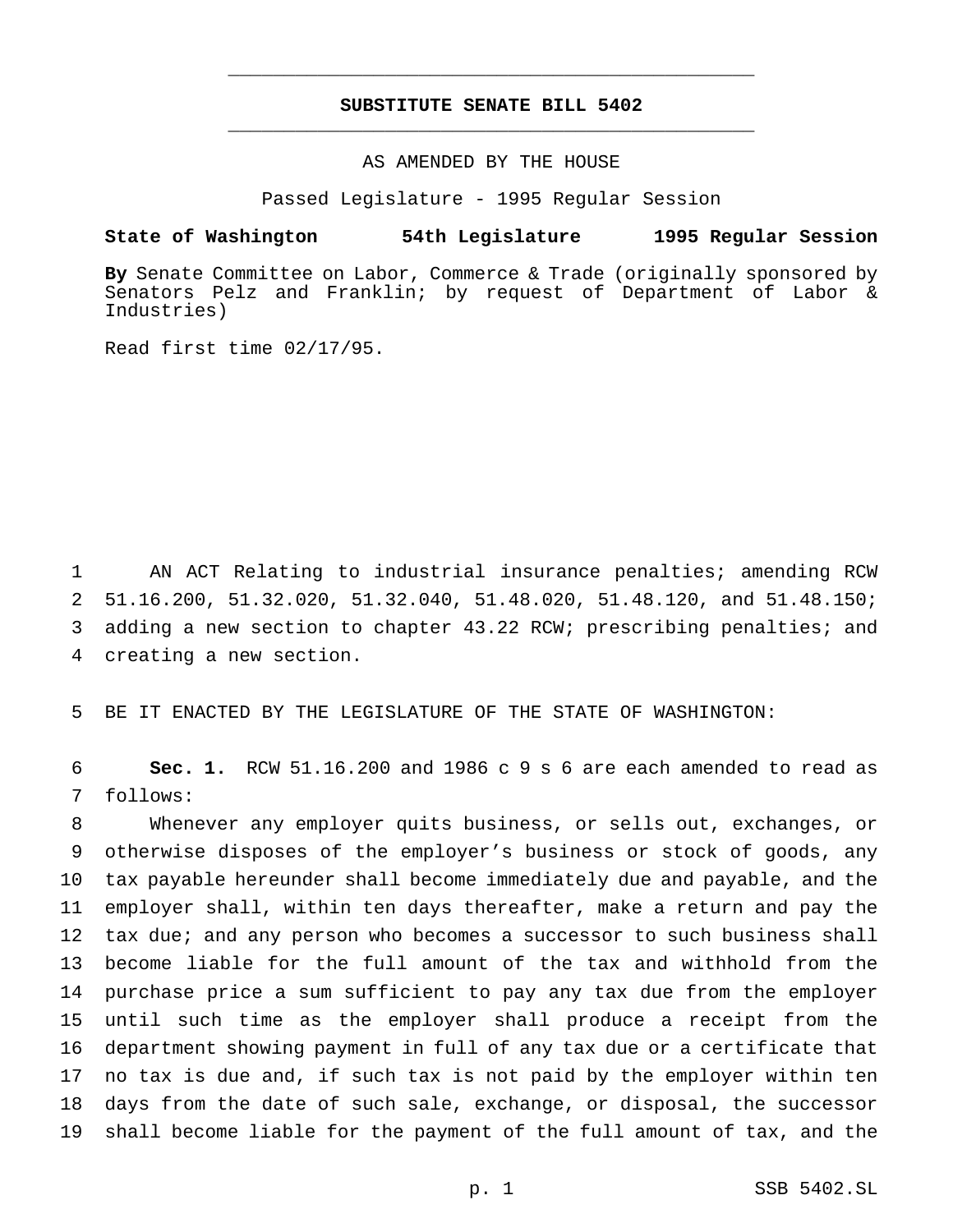payment thereof by such successor shall, to the extent thereof, be deemed a payment upon the purchase price, and if such payment is greater in amount than the purchase price the amount of the difference 4 shall become a debt due such successor from the employer.

 No successor may be liable for any tax due from the person from 6 whom ((that person)) the successor has acquired a business or stock of 7 goods if ((that person)) the successor gives written notice to the department of such acquisition and no assessment is issued by the 9 department within ((sixty)) one hundred eighty days of receipt of such notice against the former operator of the business and a copy thereof mailed to such successor.

 **Sec. 2.** RCW 51.32.020 and 1977 ex.s. c 350 s 39 are each amended to read as follows:

 If injury or death results to a worker from the deliberate intention of the worker himself or herself to produce such injury or death, or while the worker is engaged in the attempt to commit, or the commission of, a felony, neither the worker nor the widow, widower, child, or dependent of the worker shall receive any payment under this title.

 If injury or death results to a worker from the deliberate 21 intention of a beneficiary of that worker to produce the injury or death, or if injury or death results to a worker as a consequence of a 23 beneficiary of that worker engaging in the attempt to commit, or the 24 commission of, a felony, the beneficiary shall not receive any payment under this title.

 An invalid child, while being supported and cared for in a state institution, shall not receive compensation under this chapter.

 No payment shall be made to or for a natural child of a deceased worker and, at the same time, as the stepchild of a deceased worker.

 **Sec. 3.** RCW 51.32.040 and 1987 c 75 s 7 are each amended to read as follows:

32 (1) Except as provided in RCW 43.20B.720 and 74.20A.260, no money 33 paid or payable under this title shall, ((except as provided for in RCW 34 43.20B.720 or 74.20A.260, prior to)) before the issuance and delivery 35 of the check or warrant ((therefor)), be ((capable of being)) assigned, 36 charged, or (( $\overline{even}$  be)) taken in execution ( $(\overline{off})_{\perp}$  attached ( $(\overline{off})_{\perp}$ 37 garnished, ((nor shall the same)) or pass( $(\tau)$ ) or be paid( $(\tau)$ ) to any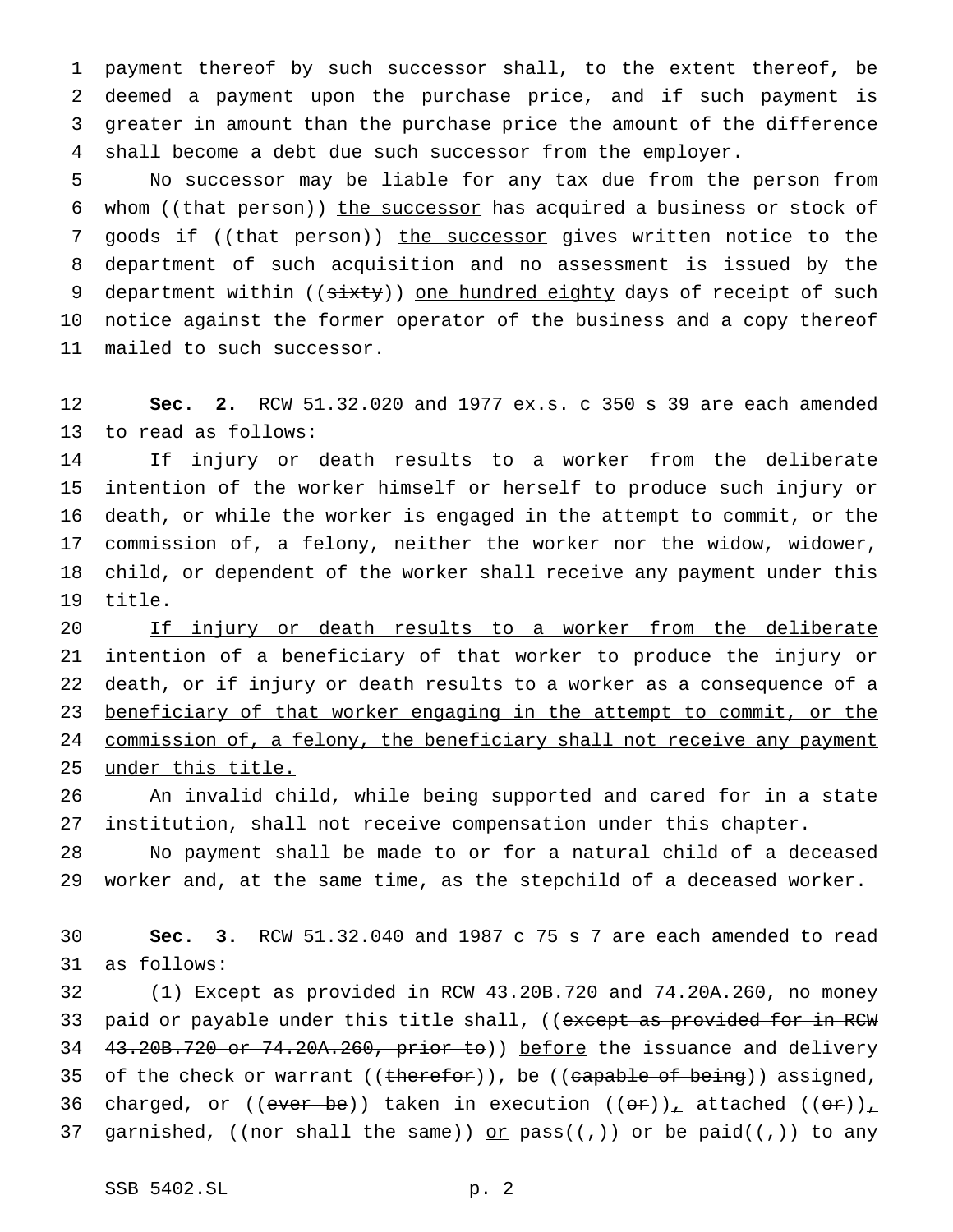1 other person by operation of law, ((or by)) any form of voluntary 2 assignment, or power of attorney. Any such assignment or charge 3 ((shall be)) is void( $(\tau)$ ) unless the transfer is to a financial 4 institution at the request of a worker or other beneficiary and made in 5 accordance with RCW 51.32.045 ((shall be made: PROVIDED, That)).

6 (2)(a) If any worker suffers  $(i)$  a permanent partial injury( $(\tau)$ ) 7 and dies from some other cause than the accident which produced 8 ((such)) the injury before he or she ((shall have received)) receives 9 payment of ((his or her)) the award for ((such)) the permanent partial 10 injury( $(\tau)$ ) or ((if any worker suffers)) (ii) any other injury before 11 he or she ((shall have received)) receives payment of any monthly 12 installment covering any period of time ((prior to)) before his or her 13 death, the amount of ((such)) the permanent partial disability 14 award( $(\tau)$ ) or ((of such)) the monthly payment, or both, shall be paid 15 to the surviving spouse( $(\tau)$ ) or ( $(\pm \theta)$ ) the child or children if there 16 is no surviving spouse( $(\div$  PROVIDED FURTHER, That,)).

17 (b) If any worker suffers an injury and dies ((therefrom)) from it 18 before he or she ((shall have received)) receives payment of any 19 monthly installment covering time loss for any period of time ((prior 20  $\pm$ o)) before his or her death, the amount of ((such)) the monthly 21 payment shall be paid to the surviving spouse( $(\tau)$ ) or ( $(\pm \Theta)$ ) the child 22 or children if there is no surviving spouse( $\left(\div\right)$  PROVIDED FURTHER, 23  $\text{That})$ .

24 (c) Any application for compensation under ((the foregoing provisos 25 of this section)) this subsection (2) shall be filed with the 26 department or self-insuring employer within one year of the date of 27 death((: PROVIDED FURTHER, That)). However, if the injured worker 28 resided in the United States as long as three years ((prior to)) before 29 the date of injury, ((such)) payment under this subsection (2) shall 30 not be made to any surviving spouse or child who was at the time of the 31 injury a nonresident of the United States((: PROVIDED FURTHER, That)). 32 (3)(a) Any worker or beneficiary receiving benefits under this 33 title who is subsequently confined in, or who subsequently becomes 34 eligible ((therefor)) for benefits under this title while confined in, 35 any institution under conviction and sentence shall have all payments 36 of ((such)) the compensation canceled during the period of confinement 37 ((but)). After discharge from the institution, payment of benefits 38 ((thereafter)) due afterward shall be paid if ((such)) the worker or 39 beneficiary would, ((but)) except for the provisions of this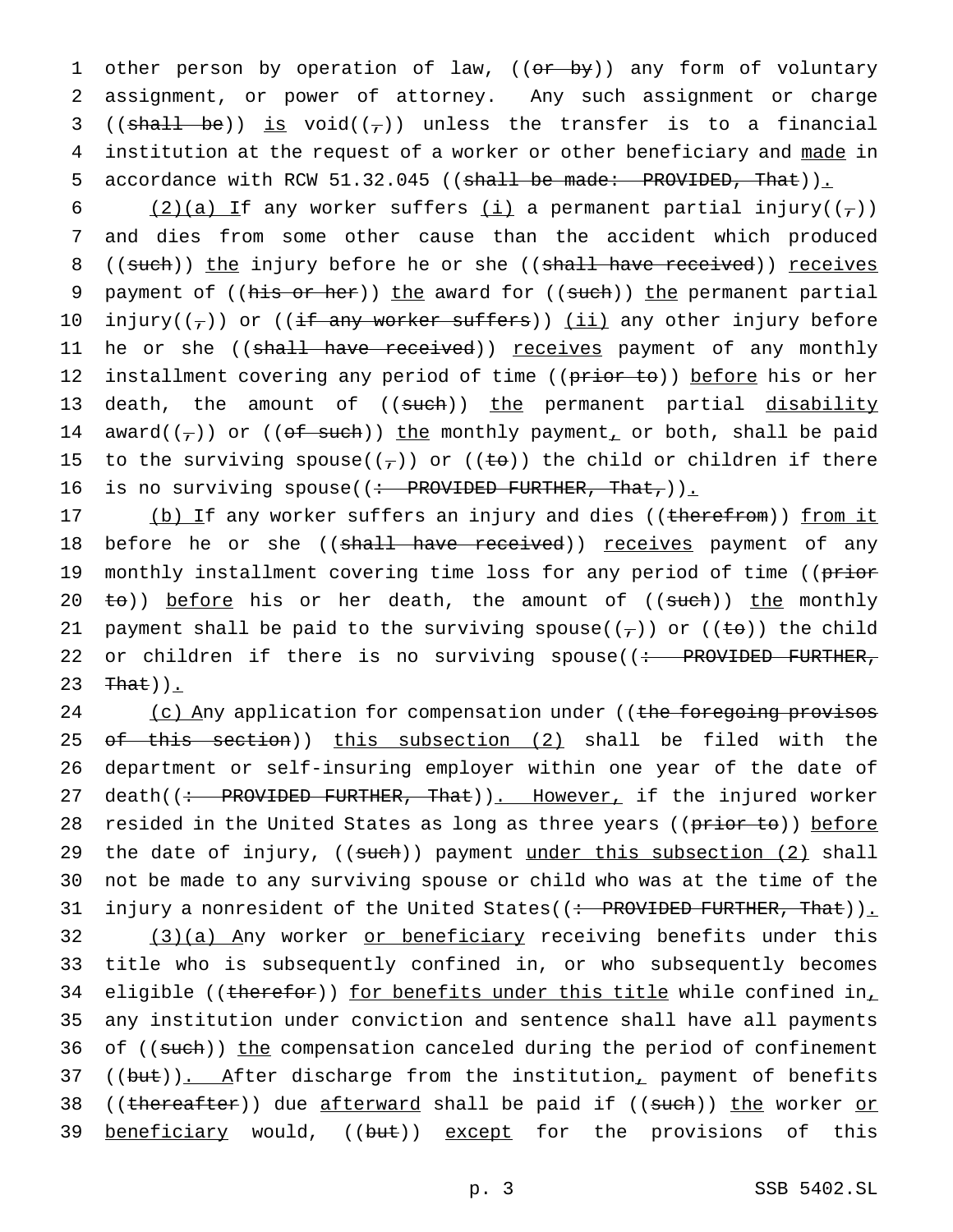1 ((provise)) subsection (3), otherwise be entitled ((thereto: PROVIDED 2 FURTHER, That) ) to them.

 (b) If any prisoner is injured in the course of his or her employment while participating in a work or training release program authorized by chapter 72.65 RCW and is subject to the provisions of 6 this title, he or she (( $shall be$ )) is entitled to payments under this title, subject to the requirements of chapter 72.65 RCW, unless his or 8 her participation in ((such)) the program has been canceled, or unless he or she is returned to a state correctional institution, as defined in RCW 72.65.010(3), as a result of revocation of parole or new 11 sentence((<del>: PROVIDED FURTHER, That</del>)).

12 (c) If ((such incarcerated)) the confined worker has any 13 beneficiaries during ((such)) the confinement period during which 14 benefits are canceled under (a) or (b) of this subsection, ((any 15 beneficiaries,)) they shall be paid directly the monthly benefits which 16 would have been paid to ((him or her)) the worker for himself or 17 herself and ((his or her)) the worker's beneficiaries had ((he or she)) 18 the worker not been  $((\texttt{so}))$  confined.

19  $(4)$  Any lump sum benefits to which ((the)) a worker would otherwise 20 be entitled but for the provisions of ((these provisos)) this section 21 shall be paid on a monthly basis to his or her beneficiaries.

22 **Sec. 4.** RCW 51.48.020 and 1987 c 221 s 1 are each amended to read 23 as follows:

 (1) Any employer, who misrepresents to the department the amount of 25 his or her payroll or employee hours upon which the premium under this title is based, shall be liable to the state in ten times the amount of the difference in premiums paid and the amount the employer should have paid and for the reasonable expenses of auditing his or her books and collecting such sums. Such liability may be enforced in the name of the department. If such misrepresentations are made knowingly, an employer shall also be guilty of a felony, or gross misdemeanor in accordance with the theft and anticipatory provisions of Title 9A RCW. (2) Any person claiming benefits under this title, who knowingly gives false information required in any claim or application under this title shall be guilty of a felony, or gross misdemeanor in accordance with the theft and anticipatory provisions of Title 9A RCW.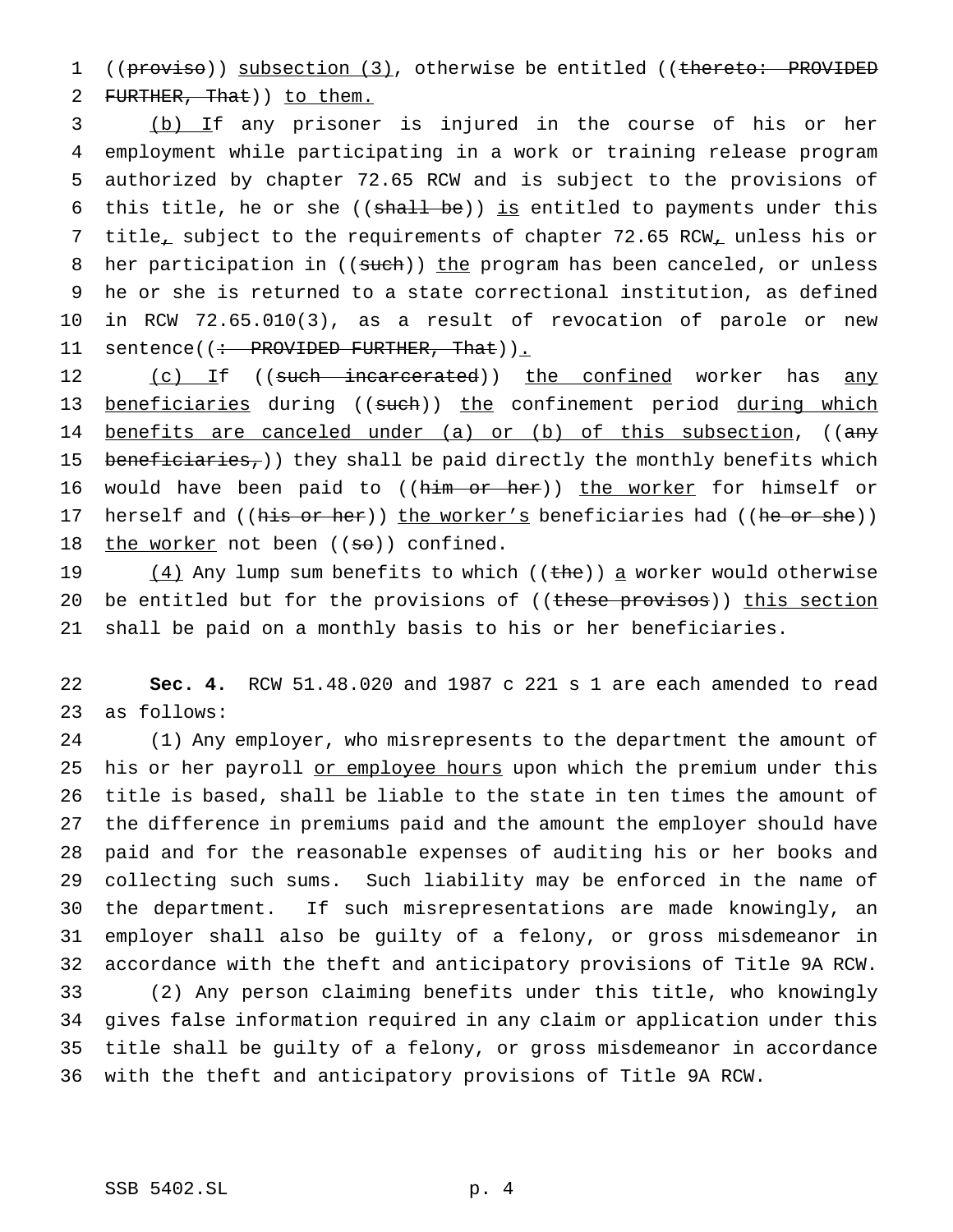**Sec. 5.** RCW 51.48.120 and 1986 c 9 s 10 are each amended to read as follows:

 If any employer should default in any payment due to the state fund the director or the director's designee may issue a notice of assessment certifying the amount due, which notice shall be served upon the employer by mailing such notice to the employer by certified mail 7 to the employer's last known address((, accompanied by an affidavit of 8 service by mailing,)) or served in the manner prescribed for the service of a summons in a civil action. Such notice shall contain the information that an appeal must be filed with the board of industrial insurance appeals and the director by mail or personally within thirty days of the date of service of the notice of assessment in order to appeal the assessment unless a written request for reconsideration is filed with the department of labor and industries.

 **Sec. 6.** RCW 51.48.150 and 1987 c 442 s 1119 are each amended to read as follows:

 The director or the director's designee is hereby authorized to issue to any person, firm, corporation, municipal corporation, political subdivision of the state, a public corporation, or any agency of the state, a notice and order to withhold and deliver property of any kind whatsoever when he or she has reason to believe that there is in the possession of such person, firm, corporation, municipal corporation, political subdivision of the state, public corporation, or any agency of the state, property which is or shall become due, owing, or belonging to any employer upon whom a notice of assessment has been served by the department for payments due to the state fund. The effect of a notice and order to withhold and deliver shall be continuous from the date such notice and order to withhold and deliver is first made until the liability out of which such notice and order to withhold and deliver arose is satisfied or becomes unenforceable because of lapse of time. The department shall release the notice and order to withhold and deliver when the liability out of which the notice and order to withhold and deliver arose is satisfied or becomes unenforceable by reason of lapse of time and shall notify the person against whom the notice and order to withhold and deliver was made that such notice and order to withhold and deliver has been released.

 The notice and order to withhold and deliver shall be served by the 38 sheriff of the county or by the sheriff's deputy, by certified mail,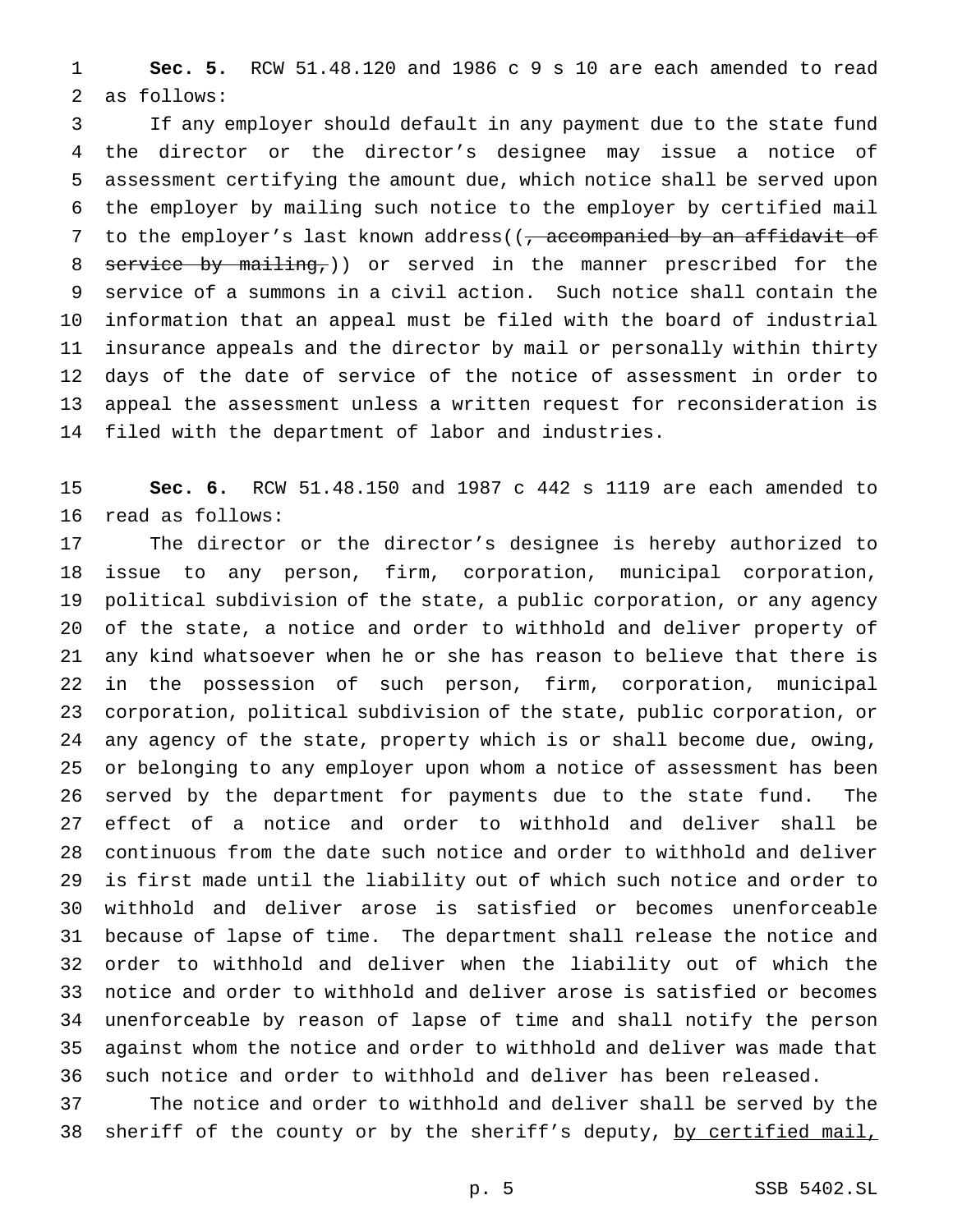1 return receipt requested, or by any duly authorized representatives of the director. Any person, firm, corporation, municipal corporation, political subdivision of the state, public corporation or any agency of the state upon whom service has been made is hereby required to answer the notice within twenty days exclusive of the day of service, under oath and in writing, and shall make true answers to the matters inquired of in the notice and order to withhold and deliver. In the event there is in the possession of the party named and served with a notice and order to withhold and deliver, any property which may be subject to the claim of the department, such property shall be delivered forthwith to the director or the director's duly authorized representative upon service of the notice to withhold and deliver which will be held in trust by the director for application on the employer's indebtedness to the department, or for return without interest, in accordance with a final determination of a petition for review, or in the alternative such party shall furnish a good and sufficient surety bond satisfactory to the director conditioned upon final determination of liability. Should any party served and named in the notice to withhold and deliver fail to make answer to such notice and order to withhold and deliver, within the time prescribed herein, it shall be lawful for the court, after the time to answer such order has expired, to render judgment by default against the party named in the notice to withhold and deliver for the full amount claimed by the director in the notice to withhold and deliver together with costs. In the event that a notice to withhold and deliver is served upon an employer and the property found to be subject thereto is wages, then the employer shall be entitled to assert in the answer to all exemptions provided for by chapter 6.27 RCW to which the wage earner may be entitled.

 NEW SECTION. **Sec. 7.** A new section is added to chapter 43.22 RCW to read as follows:

 The department shall annually compile a comprehensive report on workers' compensation fraud in Washington. The report shall include the department's activities related to the prevention, detection, and prosecution of worker, employer, and provider fraud and the cost of such activities, as well as the actual and estimated cost savings of such activities. The report shall be submitted to the appropriate committees of the legislature prior to the start of the legislative session in January.